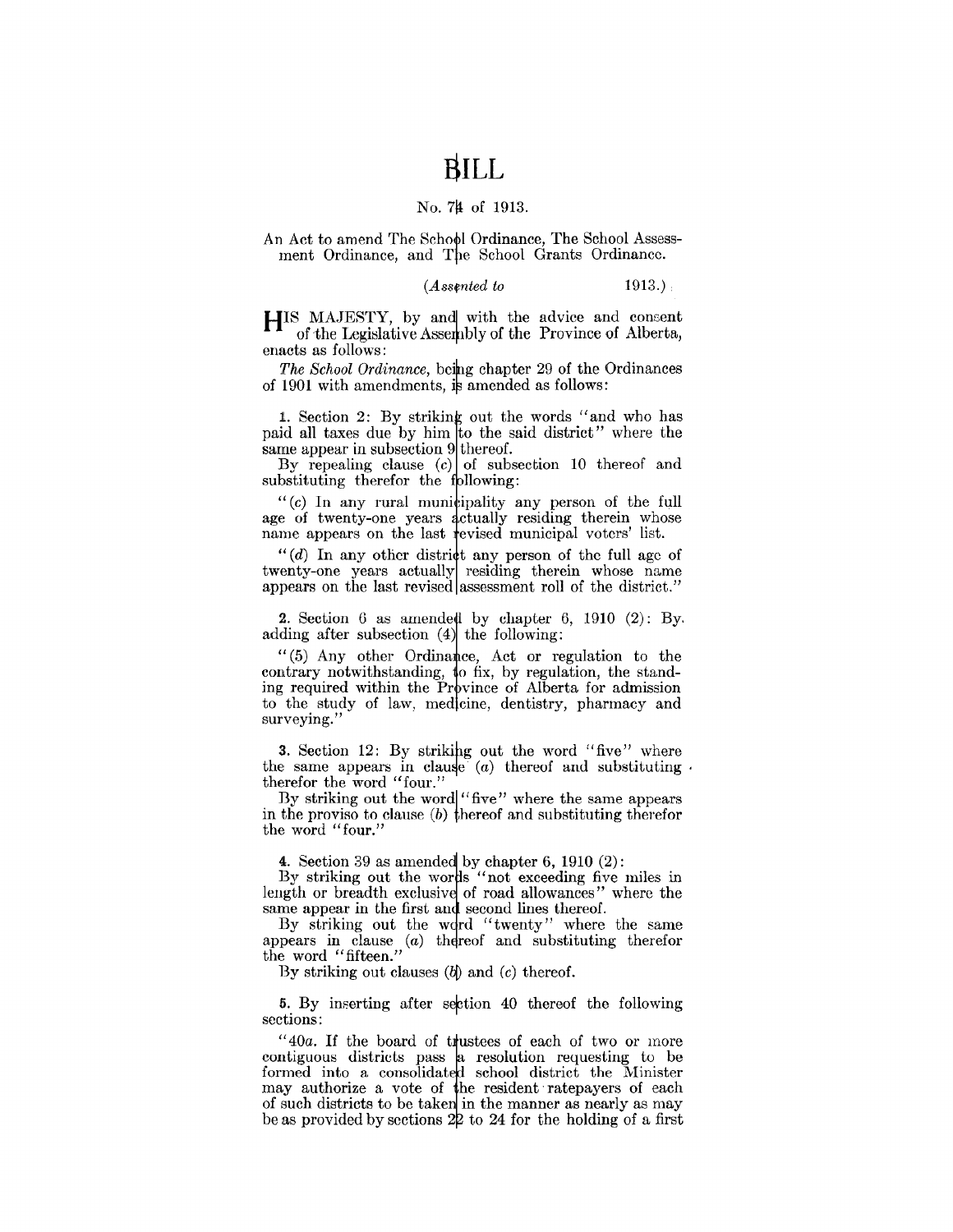school meeting for the purpose of ascertaining whether or not the majority of such resident ratepayers are in favour of the union of such school districts into a consolidated school district.

 $"40b.$  Upon the Minister being satisfied that the majority of the resident ratepayers voting in the manner hereinbefore provided are in fa  $\gamma$  our of the union of such school districts as aforesaid he may by order, notice of which shall be published in the official Gazette, unite such school districts into a consolidated school district.

 $40c$ . Every such consolidated school district formed under the provisions of the preceding section shall be entitled 'The consolidated School District, . Consolidated School District, Number. . . . . . . . of the Province of Alberta,' and shall be given such name as the Minister shall designate in the order forming the same. Such consolidated school districts shall be numbered consecutively, the first of such districts to be established to be assigned the Number  $1$ , and the Minister shall have power to change the name of any consolidated district in accordance with the provisions of Section 35 hereof.

 $40d$ . Upon the union of two or more districts as aforesaid into a consolidated district none of the districts so united shall lose its existence as a corporate body; and the debts and liabilities of every such district shall continue to be a charge upon such district as fully and completely as if no union had taken place, but the business of each such districts shall be managed and conducted as provided in this Ordinance excepting in so far as variation is made herein applying to the administration of such districts when united into a consolidated school district.

"40e. The trustees of ach consolidated school district shall be a corporation under the name of 'The Board of Trustees of... . . . . . . C nsolidated School District Numof the Province of Alberta,' and shall possess all the powers and perform all the duties and be subject to all the liabilities conferred and imposed by this Ordinance upon the trustees of village school districts, and in addition thereto shall have power to provide for the conveyance of pupils to and from school and to pay the cost thereof.

"40f. Upon the formation of any such consolidated school district as aforesaid the first board of trustees of such consolidated school district shall consist of the chairman of the board of trustees of each of the school districts united into such consolidated school district and thereafter the board of trustees of such consolidated district shall consist of one trustee elected by the ratepayers of each of the districts so united to be elected annually as nearly as may be in accordance with the provisions of this Ordinance respecting the election of school trustees.

"40g. In the event of any such consolidated school district being formed by uniting not more than two districts, then the two school trustees elected as hereinbefore provided shall forthwith after taking oath of office appoint under their hand as additional trustee some resident ratepayer qualified under this Ordiannee to hold such office and in the event of the two trustees so elected being unable to agree as to the selection of an additional trustee as aforesaid such trustee shall be appointed by the Minister.

 $``40h$ . In every school district so united into a consolidated district the school trustee elected as hereinbefore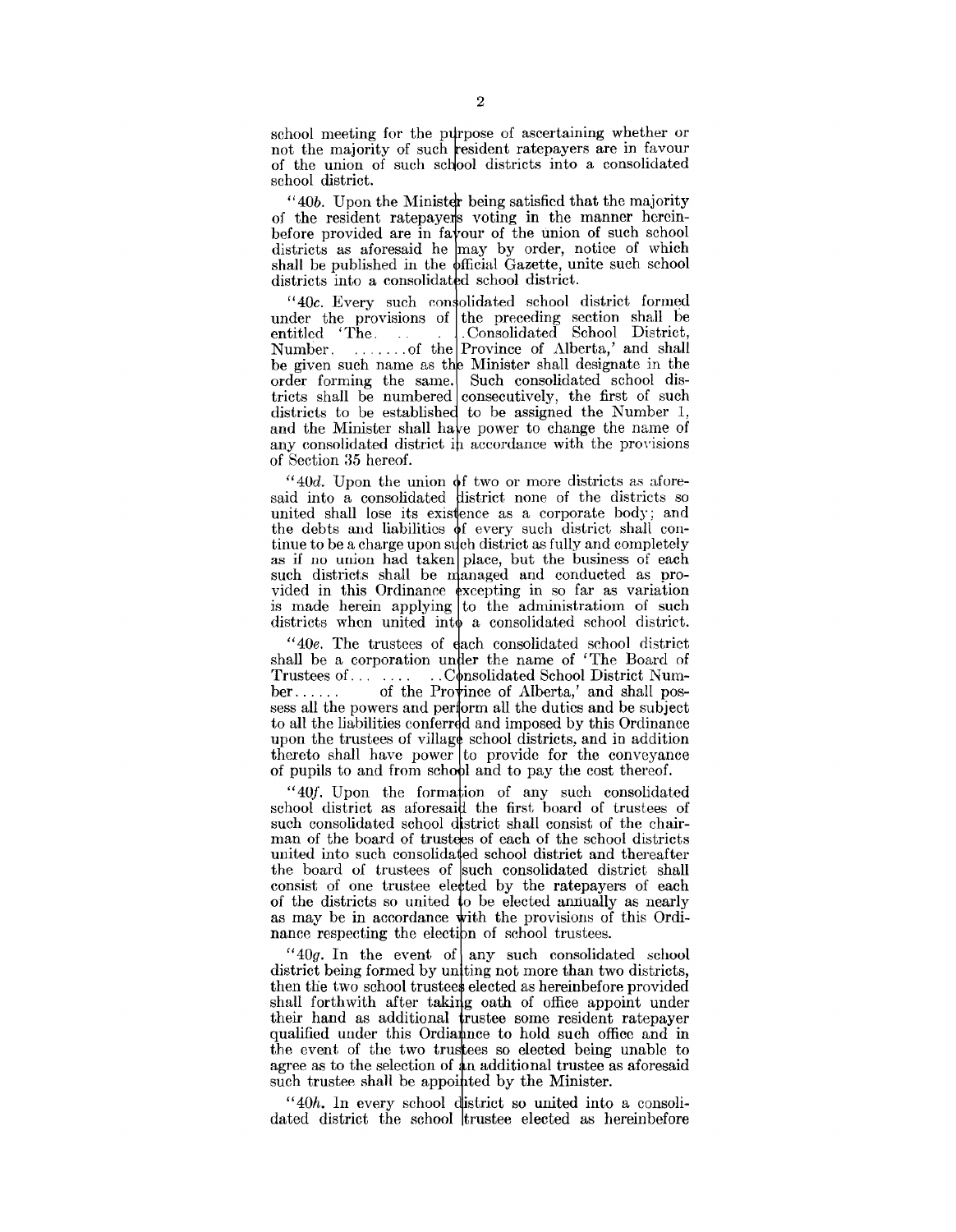provided shall with respect to all the property, assets and liabilities of such district so united possess all the powers and be subject to all the responsibilities of the board of trustees for such district but the secretary-treasurer of the consolidated district shall be the secretary-treasurer of each of the districts so united into such consolidated district."

6. Section 46 as amcndlcd by chapter 27, 1903 (2) and by chapter 6, 1910 (2):

By striking out all that part of subsection (1) thereof occurring after the word "permit" in the fourth line thereof and substituting therefor the following:

"But in the event of it being found impracticable to so locate the school site by reason of the configuration or physical features of the land the board may petition the Minister to approve of the location of another site, which petition shall be accompanied by a plan of the district showing:

- $f'(a)$  The sections and quarter sections within the district having marked thereon the place of residence of the resident ratepayers and of the children between the ages of five and sixteen inclusive;
- $``(b)$  The position  $df$  the travelled roads, bridges, and physical features including lakes, sloughs, rivers, creeks and other natural barriers;
- " $(c)$  One or more locations suitable, in the opinion of the board, for a school site;

and the Minister may, if satisfied that a site in the exact centre of the district would be impracticable by reason of the configuration or physical features of the land, approve of another site."

By striking out the words "approved by him" where the same appear in the sedond line of subsection (2) thereof.

7. Section 50 as amended by chapter 6, 1910  $(2)$ :

By adding thereto the following subsection:

"(3) Whenever any real property, the title of which is registered in the name of a district, is vested in any other district in consequence of union with or with alterations of the boundaries of such other district, and the Minister by order so vests such real property, a copy of such order duly certified by the Minister shall be sufficient evidence to the registrar of the land registration district in which such real property is situate, of such change of ownership, and the said registrar shall upon request in writing of such other district and upon production of a certified copy of the order as aforesaid and the duplicate certificate of title covering the same, register it as owner of such real property."

8. Section 57 as amended by chapter 6, 1910  $(2)$ :

By striking out the words "who has paid all taxes due by him to the district up to December 31st of the preceding year" where the same appear therein.

9. Section 62 as amended by chapter 6, 1910  $(2)$ : By repealing the same and substituting therefor the following: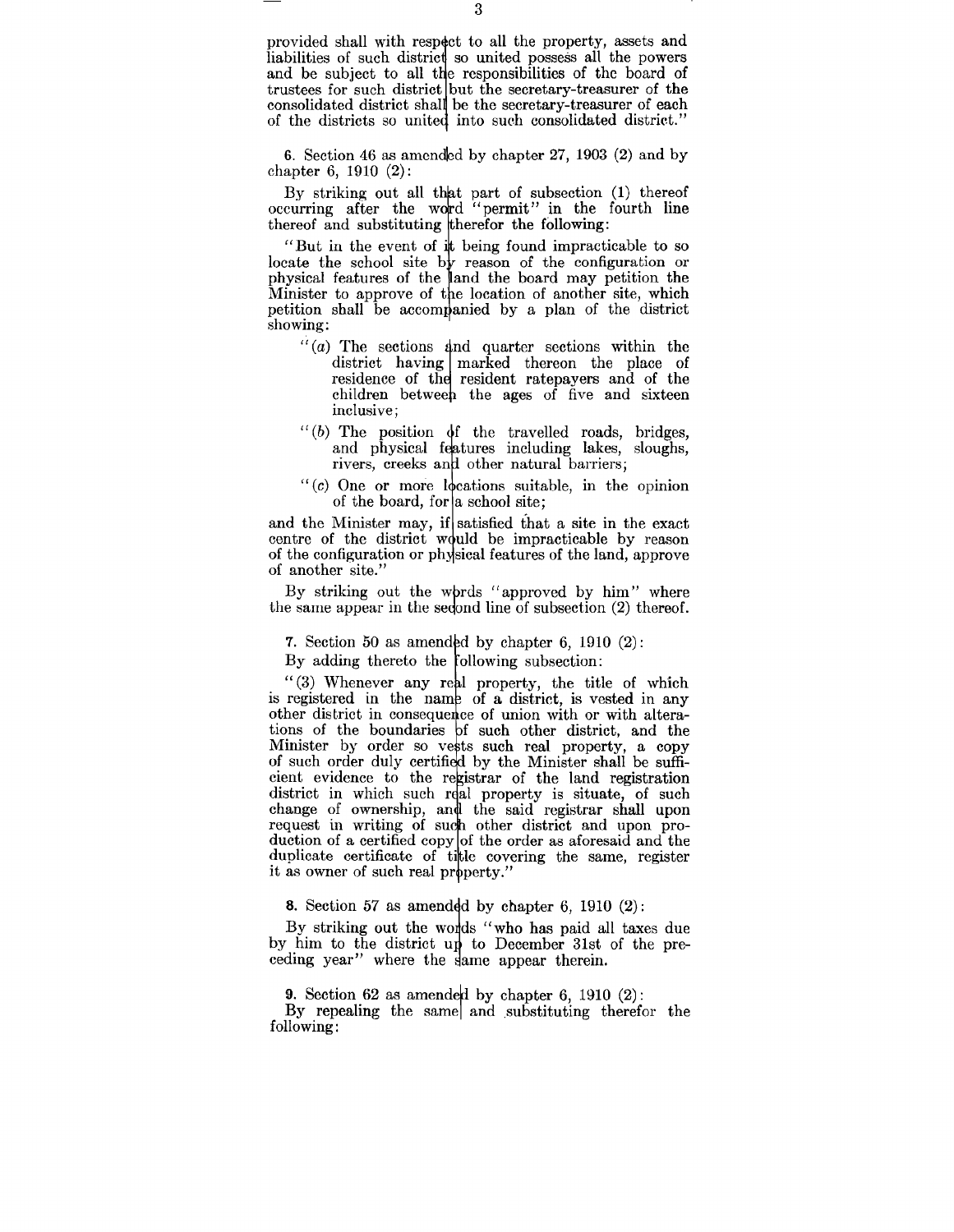"Each person nominaded for the office of trustee shall be a resident ratepayer of the district and be able to read and write."

10. Section 63: By striking out all the words occuring after the word "district" in the third line thereof.

11. Section 74: By striking out the words "and have paid all taxes due by me to the said school district" where the same appear in form of oath or affirmation therein.

12. Section 82: By striking out the figures "\$3" where the same appear in the sixth line of subsection  $(2)$  thereof and substituting therefor the figures "\$5."

By striking out the figures " $$5"$  where the same appear in the second line of said subsection  $(2)$  and substituting therefor the figures "\$8."

13. By adding after section 95a as enacted by chapter 6, 1910  $(2)$ , the following

"95b. The board of every village district shall at its discretion have power to employ a health officer and prescribe his duties."

**14.** Section 99 as amended by chapter 6, 1910  $(2)$ : By adding after subsection  $(2)$  thereof the following proviso:

"Provided, however, that in case it can be shown to the satisfaction of the Minister that any delay in making such half-yearly or yearly returns has been caused by the failure of the auditor of the municipality to audit the books and accounts of the district as provided by section 83 of *The School Ordinance*, the Minister may order that the amount so forfeited or any part thereof shall be paid by the municipality to the district and the same shall be payable forthwith.'

15. Section 107 as amended by chapter 27, 1903  $(2)$ :

By adding immediately after the word "repairing" in the fifth line thereof the word "moving."

16. Section 108 as amemfed by chapter 27, 1903 (2) and by chapter 6, 1910 (2):

By striking out the word  $^{\prime\prime}$  from" where the same appears in the first line and substituting therefor the word "after."

17. Section 109: By repealing subsection (1) thereof and substituting therefor the following:

"109. A poll of the ratepayers for and against the by-law may be demanded within fifteen days after the date of the posting of the notices in the next preceding paragraph mentioned, by a demand in writing signed by twenty ratepayers of the district in a town district, ten in a village district or four in a rural district, and such poll shall be held as hereinafter provided in sections  $113$  to  $121$ :

"Provided, however, that no poll can be demanded if the amount to be borrowed is for the purpose of providing a first school house for the district and does not exceed  $$1,200."$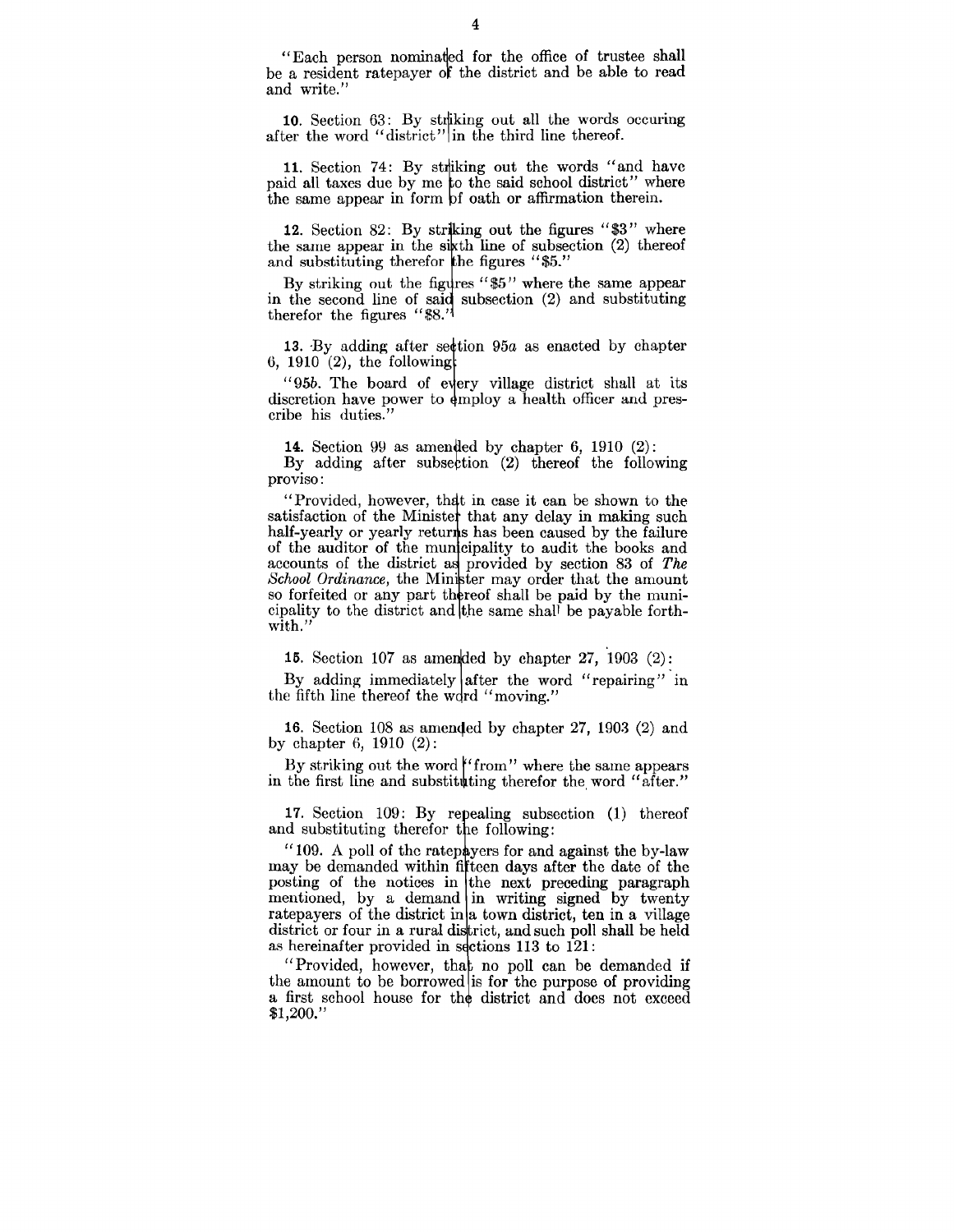18. Section 116 as amended by chapter 27, 1903  $(2)$  and by chapter 6, 1910 (2):

By striking out the wotds "who has paid all taxes due by him to the district up to December 31st of the preceding year" where the same appear therein.

19. Section 128 as a metded by chapter 27, 1903  $(2)$  and by chapter 9, 1904, and by chapter 6, 1910  $(2)$ :

By adding the following subsections:

 $(8)$  The board of a school district within the limits of which there is an incorporated city, when the amount to be borrowed is at least  $$100,000$  may in its discretion by by-law provide that the sum borrowed shall be made payable in such manner hat the principal shall be made repayable at the end of the period of years for which the debentures are to run together with interest thereon to be paid annually or semi-annually as the board may by by-law provide:

"Provided, however, that if the indebtedness is to be made payable by debentures payable in the manner set forth in this subsection there shall be raised annually during the said period by way of a sinking fund an equal sum sufficient with accumulated interest thereon to retire the debentures at maturity and interest thereon annually or semi-annually.

"Such debentures shall be in the following form or to the like effect:

#### "DOMINION OF CANADA

#### "PROVIN¢E OF ALBERTA.

|                                                     | Example 19 Suppose the set of the set of the set of the set of the set of the set of the set of the set of the set of the set of the set of the set of the set of the set of the set of the set of the set of the set of the s |
|-----------------------------------------------------|--------------------------------------------------------------------------------------------------------------------------------------------------------------------------------------------------------------------------------|
|                                                     |                                                                                                                                                                                                                                |
| Province of Alberta.                                |                                                                                                                                                                                                                                |
|                                                     | "The Board of Trustees of theSchool                                                                                                                                                                                            |
|                                                     | District No. of the Province of Alberta, promises                                                                                                                                                                              |
|                                                     |                                                                                                                                                                                                                                |
|                                                     |                                                                                                                                                                                                                                |
|                                                     | of. $\ldots$ $\ldots$ $\ldots$ 19. $\ldots$ and to pay to the bearer the                                                                                                                                                       |
|                                                     | amount of each of the several interest coupons hereto                                                                                                                                                                          |
| attached as the same shall respectively become due. |                                                                                                                                                                                                                                |
|                                                     |                                                                                                                                                                                                                                |
| "Countersigned $\Big\}$ . 19                        |                                                                                                                                                                                                                                |
| .                                                   |                                                                                                                                                                                                                                |
| Minister of Education.                              | $\overline{c}$<br>$Chairman$ .                                                                                                                                                                                                 |
|                                                     | <i>Treasurer.</i>                                                                                                                                                                                                              |
| "and the coupon may be in the following form:       |                                                                                                                                                                                                                                |
| "Coupon $No$                                        |                                                                                                                                                                                                                                |
| "Debenture $No$                                     |                                                                                                                                                                                                                                |
|                                                     | "The board of trustees of theSchool                                                                                                                                                                                            |
|                                                     | District No.   of the Province of Alberta will                                                                                                                                                                                 |
|                                                     |                                                                                                                                                                                                                                |
|                                                     |                                                                                                                                                                                                                                |
|                                                     |                                                                                                                                                                                                                                |
|                                                     | Chairman.                                                                                                                                                                                                                      |
|                                                     | .<br>Treasurer.                                                                                                                                                                                                                |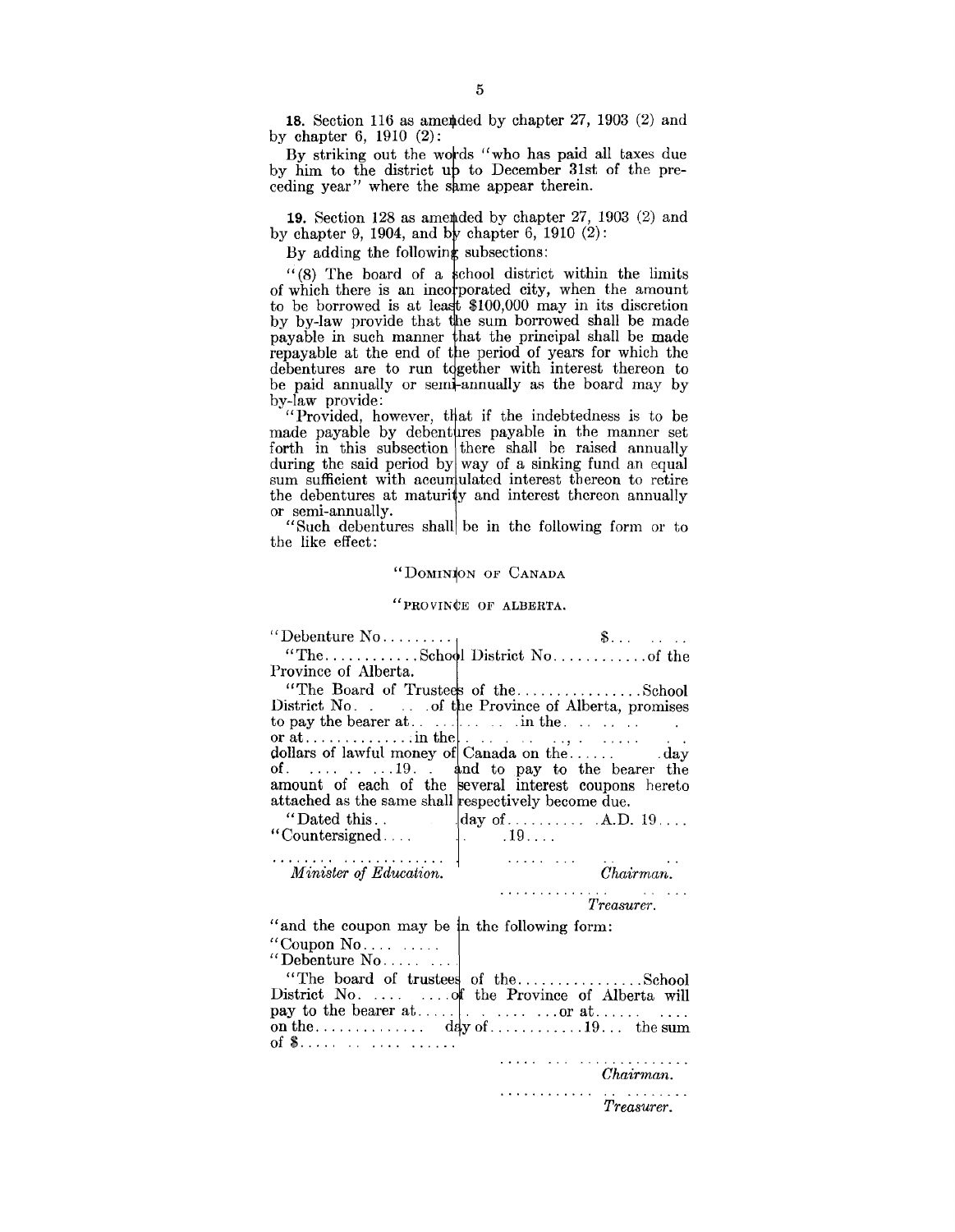$''(9)$  The board may from time to time invest the moneys accruing in said sinking fund for such period or periods, not exceeding in the whole the term of the debentures, and in such manner as it may deem expedient, in securities authorized for the investment of trust moneys by The *Trustee Ordinance* being chapter 11 of the Ordinances of the North-West Territories 1903 (2) and amendments thereto, and such other securities as the Minister may approve, provided that such investments are in other respects reasonable and proper."

20. Section 130a as enacted by section 7 of chapter 4, 1911-12:

By striking out all the words occurring after the words "Great Britain" in the third line of subsection (1) and substituting therefor the words "at any bank or banks, place or places to be named in Great Britain, the United States of America, or Canada."

Schedule to *The School Ordinance*:

Form B  $(b)$  as amended by chapter 6, 1910  $(2)$ :

By striking out the words "and that he has paid all taxes due by him thereto up to December 31st of preceding year" where the same appear therein.

Form B  $(c)$  as amended by chapter 27, 1903  $(2)$  and by chapter 6, 1910 (2):

By striking out the words "and that he has paid all taxes due by him thereto  $\psi$  to December 31st of the preceding year" where the same appear therein.

*The School Assessment Ordinance,* being chapter 30 of the Ordinances of 1901 with amendments, is amended as follows:

**21.** Section 2 as amended by chapter 6, 1910 (2):

By adding after subsection 4 thereof the following:

"5. A consolidated school district shall be deemed to be a district for the purposes of this Ordinance."

22. Section 4: By striking out all the words occurring after the word "apply" appearing in the second line thereof and substituting therefor the following: "only to rural districts or portions thereof not situated within the limits of a rural municipality."

23. Section 12: By striking out the word "ten" where the same appears in the fifth line thereof and substituting therefor the word "twelve!"

**24.** Section 89 as amended by chapter 21, 1903  $(1)$ :

By striking out all the words occurring after the word "year" in the fifth line of subsection  $(1)$  thereof.

By striking out the words "The Municipal Ordinance" occurring in the fourth line of subsection  $(2)$  thereof and substituting the words "The Town Act."

By adding thereto the following subsection:

 $(6)$  In the case of a town school district the rate of taxation on unsubdivided farm lands situated outside of the limits of the town municipality shall not exceed eight mills on the dollar."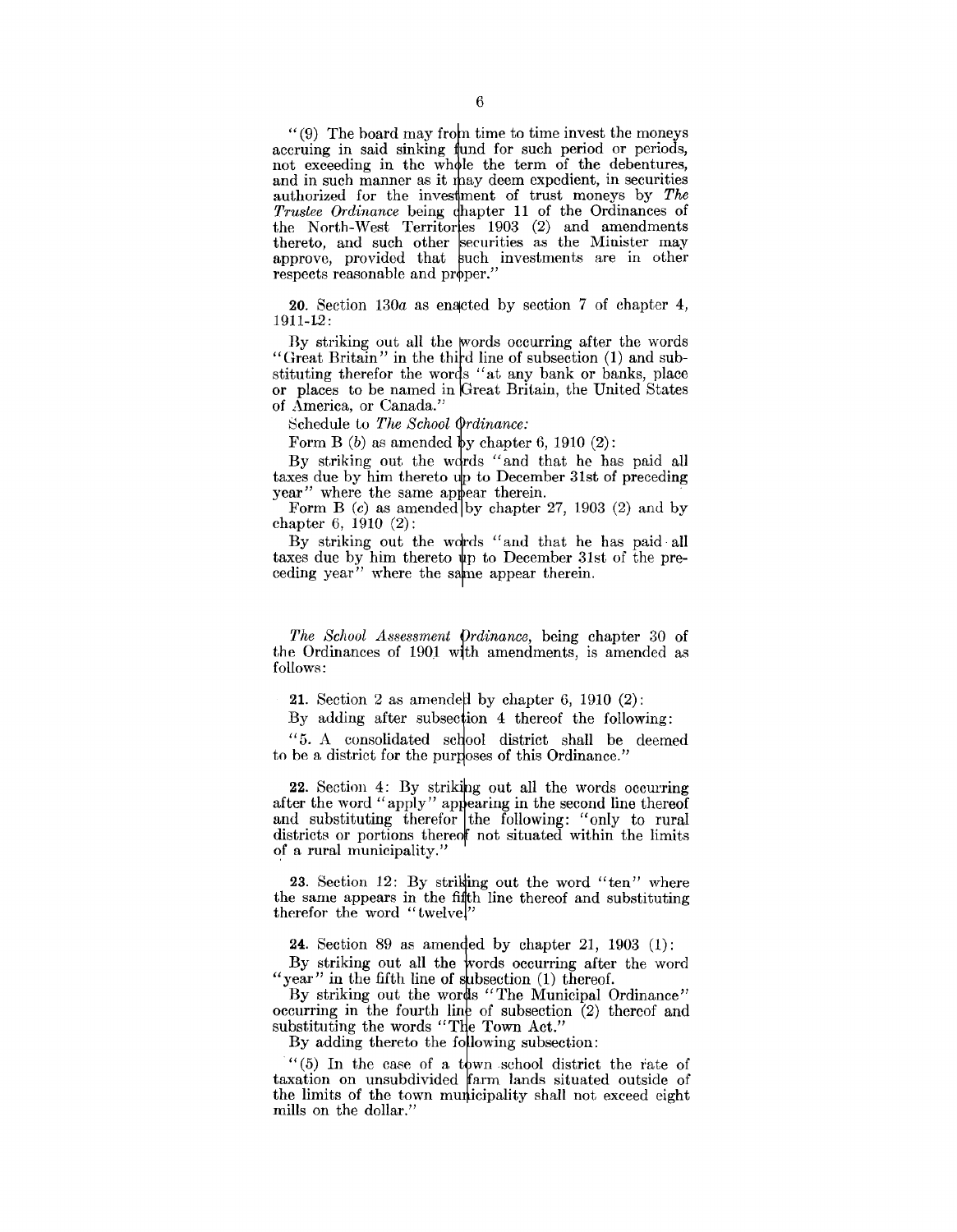*The School Grants Ordinance*, being chapter 31 of the. Ordinances of 1901 with amendments, is amended as follows:

25. By adding after section 3 the following:

"3a. In aid of each consolidated school district there shall be paid out of any legislative appropriation made for that purpose:

 $''(a)$  The total amount of the grant which, in the estimation of the Minister, would have been earned by each of the school districts united into the consolidated school district had each of such districts been conducting school for the number of days that the consolidated school had been kept open, and had been engaging at least one teacher holding a first-class certificate under the regulations of the

department.<br>  $\mathbf{a} \cdot \mathbf{b}$  Eighty cents per day for each conveyance employed.  $''''(b)$  Eighty cents per day for each conveyance employed' by the district to convey pupils to and from the school house in the said district; provided, however, that the style of conveyance and the route travelled shall, in each case, be approved by the Minister."